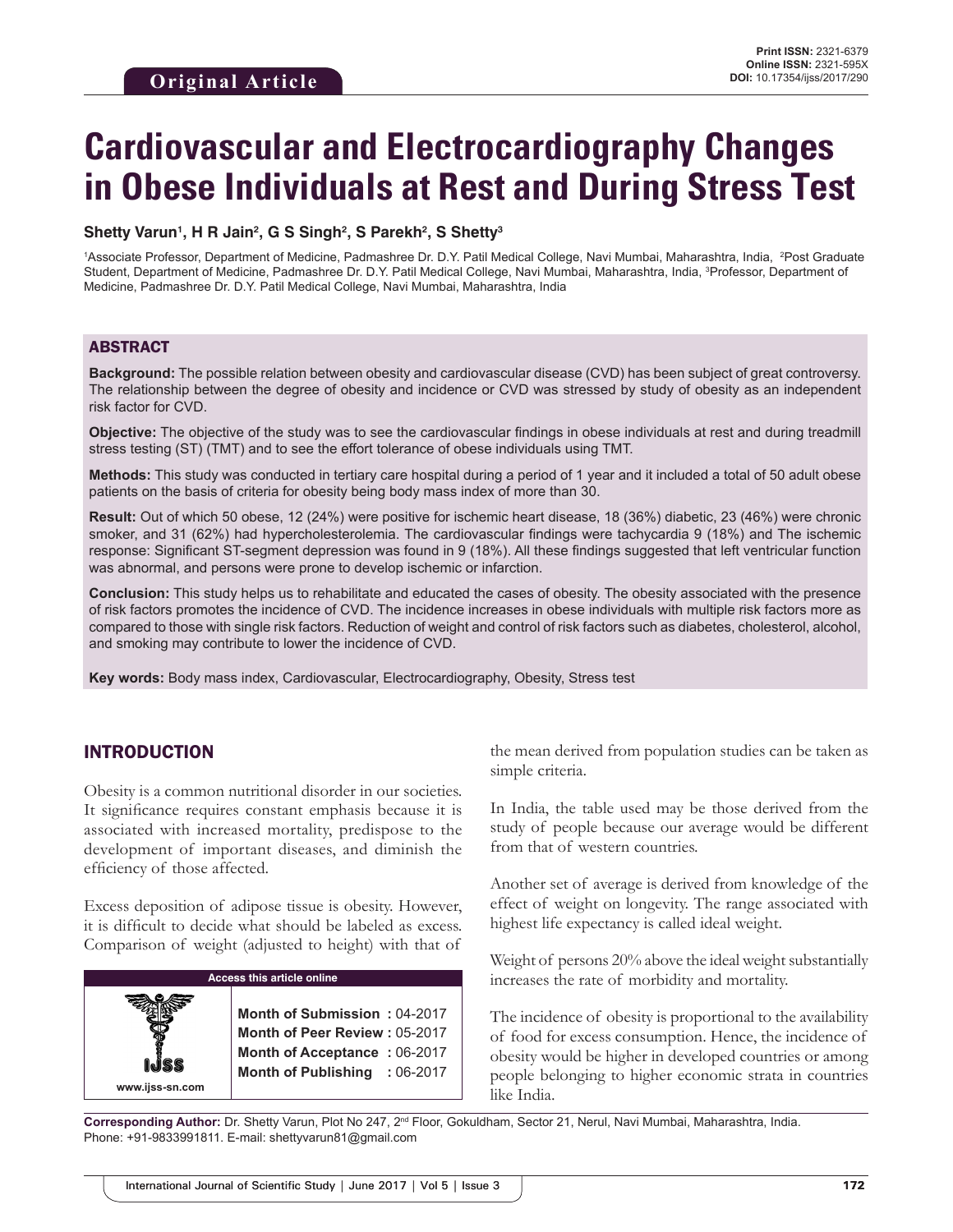The higher degree of health awareness may modify this statement.

Obesity usually is defined as the presence of an abnormally large amount of adipose tissue. When the amount adipose tissue is very large, the diagnosis is labeled "Morbid obesity."

Adipose tissue mass is difficult to measure clinically however and the precise cut off between normally and obesity has been a subject of debate in years.

The recent recognition that the pattern of distribution of adipose tissue throughout the body affects metabolic consequences and may be more important factor than total adipose tissue mass thus a person with fat located predominantly in the abdominal region may be at greater risk of hypertension, heart diseases, and diabetes mellitus than another individual with a greater total amount of adipose tissue that is located predominantly in gluteal region.

The National Institute of Health and Human Service, Public Health Services, 1998.

# **Determination of Body Fat and Its Distribution**

There are several laboratory methods for measuring body fat, but none of these is widely available for clinical use.

# **Weight and Height**

The most commonly anthropometric measure in obesity clinics and medical practice are weight and height. They have the advantages of wide availability of equipment, ease, and accuracy of use general acceptability to patients; in fact, the most patients define obesity on the basis of body weight. The basic problem with these measures is that body weight is strongly correlated with body height and for this reason, not a good measure of body fat.

Studies have shown that the body mass index (BMI) related closely to body fat while being quite independent of height.

Gossow and Webster recently have suggested that the BMI actually is a measure of body fat related to height rather than percent of body and that this is better measure of obesity than percentage body fat.

Although the calculation of BMI is more complex than that of relative weight, its interpretation possibly is simpler once BMI is calculated; therefore, it can be related to a single set of easily memorized standards. For this reason, as well as its strong correlation with body fatness and increasing use of epidemiological studies, recommend the routine use of BMI.

Simple measurement of weight does not give very useful information. If weight is adjusted to height and age and compared with desirable weight derived from longitudinal population. Studies it can give a very good idea about obesity.

Individual with 20% above the ideal weight can be diagnosed as obese.

Obesity exists when adipose tissue makes up greater than "Normal" fraction of total body weight. In male subjects aged 8 years, approximately 15-18% of body weight is fat.

The corresponding figures for females are 20-25%.

The percentage of body weight that is fat usually increases with age this may not be necessary or desirable.

Body fat content >28% of total body weight for men and >30% for women is obesity." The problem with this definition is that body fat is difficult TU measure in the clinical setting.

# MATERIALS AND METHODS

This study is conducted in Department of General Medicine, Tertiary Care Hospital in Mumbai during a period of 1 year. This study included a total of 50 obese patients.

# **Criteria for Selection of Patients**

- I. On the basis of criteria for obesity being BMI more than 30.
- 2. Obese individuals of age between 20 to 70 years were selected.

# **Exclusion Criteria**

Contraindication to stress testing (ST) and conditions which could interfere with results, patients belonging to these groups is excluded from the study:

- 1. History of recent myocardial infarction (in last 6 months)
- 2. Presence of signs and symptoms of CCF
- 3. Fresh changes in ECG
- 4. Hypertension
- 5. Various conduction block
- 6. Any congenital heart disease
- 7. Suspected cases of ventricular aneurysm
- 8. Myocarditis, pericarditis, pericardia! effusion
- 9. Chronic corpulmonale
- 10. Severe anemia (Hb  $\leq$  5 g  $\%$ )
- 11. Acute noncardiac illnesses
- 12. Musculoskeletal abnormalities.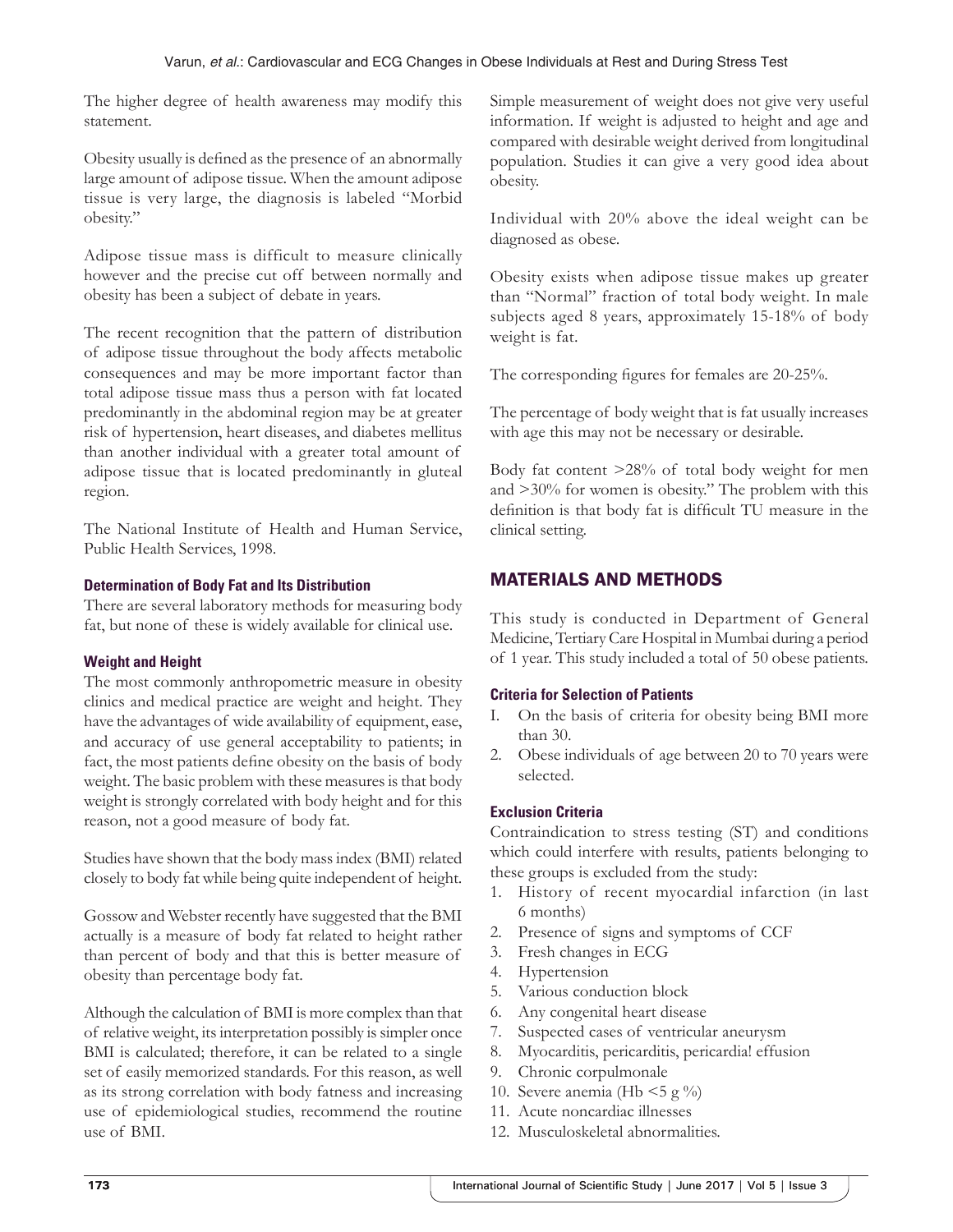#### **Method**

A total of 50 obese individuals were included in the study. A pro forma was prepared which included detailed history, clinical examination, and requisite investigations.

# RESULTS

This study is conducted in Department of General Medicine, Tertiary Care Hospital in Mumbai. This study included a total of 50 obese patients (Tables 1-14).

# **DISCUSSION**

Obesity is an independent risk factor for cardiovascular disease (CVD). This relationship between degree of obesity and the incidence of CVD has been proved by many studies. This relation was reexamined in male and female of original Framingham Cohort, recent observation of disease occurrence over 26 years indicate that obesity is a significant independent predictor of  $CVD.<sup>32</sup>$ 

Obesity is directly related to an increased risk profile for atherogenesis, i.e., it has been associated with increased blood pressure, hyperlipidemia, glucose intolerance, and hyperinsulinemia.46

Obesity increases the work done by heart which enlarges with rising body weight. Cardiac output, stroke volume and blood volume all increases. Hypertension is also common. It is difficult to separate the contribution of obesity from that of other risk factors such as diabetes, hypertension, hyperlipidemia, smoking, alcohol, and physical inactivity.

Keeping the above facts in view a study of cardiovascular and ECG findings in obese at rest and using tread mill ST (TMT) has been done in the Department of General Medicine, Tertiary Care Hospital, Mumbai.

Although it was decided to select the cases from groups with other risk factors and without other risk factors, in spite of our meticulous efforts, we could not find any single obese individual having no other risk factor hence results of other studies assessing effort of risk factors other than obesity on incidence of heart disease were reviewed and compared with our study.

#### **Age and Sex Incidence in Obese**

In our study, a total number of 50 obese individuals have been selected with criteria of BMI more than 30.

Out of total 50 cases, 34 (68%) obese were male and 16 (32%) were female.

| Table 1: Classification of weight status: 1 |                              |  |  |
|---------------------------------------------|------------------------------|--|--|
| BMI ( $kg/m2$ )                             | <b>Risk of comorbidities</b> |  |  |
| < 18.5                                      | Low                          |  |  |
| 18.5-24.9                                   | Average                      |  |  |
| 25.0-29.9                                   | Increased                    |  |  |
| 30.0-34.9                                   | Moderate                     |  |  |
| 35.0-39.9                                   | Severe                       |  |  |
| $-240$                                      | Very severe                  |  |  |
|                                             |                              |  |  |

Obesity: Preventing and managing the global epidemic, 2000, WHO, Geneva, BMI: Body mass index

#### **Table 2: Age‑wise distribution of obese individuals**

| Age group | <b>Male</b> | <b>Female</b> | Total (%) |
|-----------|-------------|---------------|-----------|
| 20-30     |             |               | 1(2)      |
| $31 - 40$ | 10          | 6             | 16 (32)   |
| 41-50     | 16          | 9             | 25(50)    |
| $51 - 60$ | 6           |               | 7(14)     |
| 61-70     |             | Ω             | 1(2)      |
| Total     | 34          | 16            | 50        |

#### **Table 3: Sex‑wise distribution of obese individuals**

| Total obese individual |    |    |
|------------------------|----|----|
| .50                    | 34 | 16 |

#### **Table 4: BMI of obese individuals**

| Number of cases (%) | <b>BMI</b>                 |
|---------------------|----------------------------|
| 48 (96)             | 30-39 (Obese)              |
| 2 (4)               | 40 and above grossly obese |
| RMI. Rody marcinday |                            |

BMI: Body mass index

# **Table 5: Percentage of different risk factors in obese individual male and female**

| <b>Risk factor</b> | Number of case (%) |
|--------------------|--------------------|
| Old IHD            | 12(24)             |
| Diabetes Mellitus  | 18 (36)            |
| Smoking            | 29(58)             |
| Alcohol            | 18 (36)            |
| Cholesterol        | 31(62)             |

# **Table 6: Abnormal cardiovascular findings in obese individuals at rest**

| Abnormal cardiovascular findings | Total cases (%) |
|----------------------------------|-----------------|
| Bradycardia                      |                 |
| Tachycardia                      | 9(18)           |
| Murmurs systolic (Functional)    | 3(6)            |
| Hypotension                      | 2(4)            |

There were 41 (82 %) obese of age between 31-50 years. One obese was 22 years old and rest of 8 (16%) were of more than 51 years.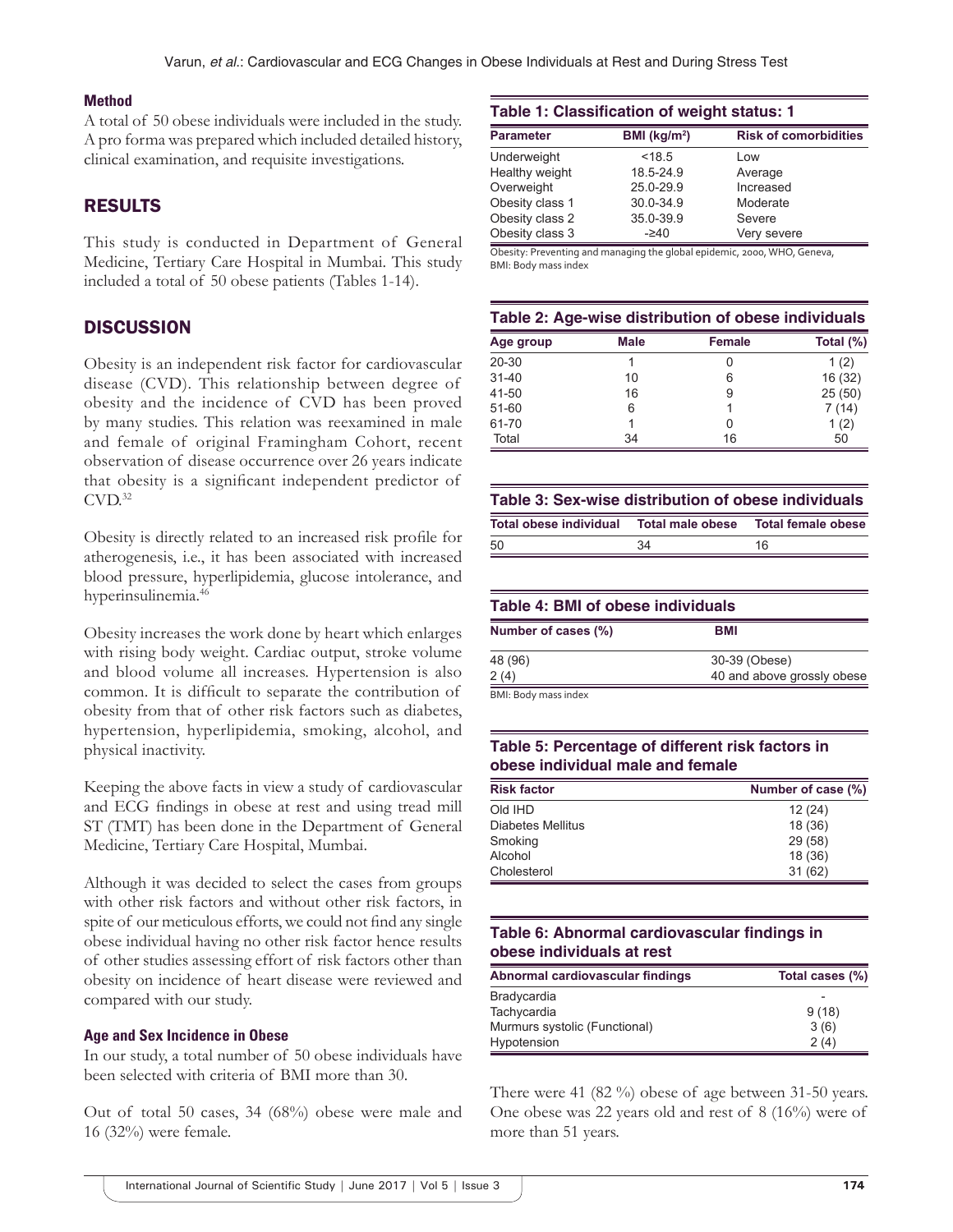#### **Table 7: Abnormal cardiovascular findings in obese individuals during TMT**

| Abnormal cardiovascular findings | Total Cases (%) |
|----------------------------------|-----------------|
| Bradycardia                      |                 |
| Tachycardia                      | 50 (100)        |
| Murmurs systolic (functional)    |                 |
| Hypertensive response            | 46 (92)         |
| Hypotensive response             | 400(8)          |
| TMT: Treadmill stress testing    |                 |

#### **Table 8: Cardiovascular status of obese individuals according to functional class**

| Stage or grade   |      | Mets unit Number of cases (%) | <b>Functional</b><br>class |
|------------------|------|-------------------------------|----------------------------|
| Stage 0 (Warmup) | <3   | 10(20)                        | IV                         |
| Stage I          | 4.8  | 18 (36)                       | Ш                          |
| Stage II         | 6.8  | 18 (36)                       | Ш                          |
| Stage III        | 9.6  | 2(4)                          |                            |
| Stage IV         | 13.2 | 2(4)                          |                            |
| Stage V          | 16.1 |                               | Normal                     |
| Total            |      | 50                            |                            |

#### **Table 9: Symptoms and signs during in obese individuals**

| <b>Symptoms/signs</b>            | Number of cases (%) |
|----------------------------------|---------------------|
| Chest pain                       | 2(4)                |
| Giddiness                        | 6(12)               |
| Syncope                          | 0(0)                |
| Leg cramps                       | 5(10)               |
| <b>Breathlessness</b>            | 2(4)                |
| Arrhythmia                       | 0(0)                |
| ST depression> 2 mm              | 9(18)               |
| Abnormal blood pressure response | 4(8)                |
| Hypertensive                     |                     |
| Hypotensive                      |                     |
|                                  | 4                   |

TMT: Treadmill stress testing

#### **Table 10: Results of and reasons for terminating the test**

| <b>Reason for termination of test</b> | Number of cases (%) |
|---------------------------------------|---------------------|
| ST-T. changes (Ischemic response)     | 11(22)              |
| Achievement of 100% target heart rate | 2(4)                |
| Development of symptoms and signs     | 10(20)              |
| TMT: Treadmill stress testing         |                     |

These data are in the favor of the fact that obesity usually occur in the middle age.

Preble *et al.*<sup>45</sup> found the maximum incidence in the age group of  $41-50$  years.<sup>45</sup> Patel<sup>43</sup> found the maximum incidence in the age group of 31-40 years.<sup>43</sup>

# **Incidence of Ischemic Heart Disease (IHD) and Relation with Obesity**

In this study, the incidence of IHD was total 25%. It is well-known fact that IHD incidence increases with weight

### **Table 11: Electrocardiographic findings in obese individuals at rest**

| <b>ECG</b>             | Number of cases (%) |
|------------------------|---------------------|
| Heart rate             |                     |
| Normal                 | 41 (82)             |
| Bradycardia            |                     |
| Tachycardia            | 9(18)               |
| Rhythm                 |                     |
| Normal                 |                     |
| <b>Heart block</b>     |                     |
| Atrial ectopia         |                     |
| <b>Ventricular ECT</b> | 5(10)               |
| Low voltage complex    | 12 (24)             |
| ST. Segment depression |                     |
| A. Upsloping           |                     |
| <b>B.</b> Downsloping  |                     |
| C. Horizental          |                     |
| Old myocardial         | 6(12)               |
| T wave abnormality     | 9(18)               |
| QTC prolongation       |                     |
| <b>LVH</b>             | 6(12)               |
| LAD                    | 4 (8)               |

LVH: Left ventricular hypertrophy, LAD: Left axis deviation,

ECG: Electrocardiography

#### **Table 12: Electrocardiographic during TMT**

| <b>ECG</b><br>Number of cases (%) |          |
|-----------------------------------|----------|
| Heart rate                        |          |
| Normal                            |          |
| Bradycardia                       |          |
| Tachycardia                       | 50 (100) |
| Rhythm                            |          |
| Normal                            | 50 (100) |
| Heart block                       |          |
| Atrial ectopia                    |          |
| <b>Ventricular ECT</b>            | 5(10)    |
| ST. Segment depression            |          |
| A. Upsloping                      | 9(18)    |
| <b>B.</b> Downsloping             | 6        |
| C. Horizental                     | 3        |
| T wave abnormality                | 5(4)     |

TMT: Tread mill stress testing, ECG: Electrocardiography

#### **Table 13: Risk factors in 15 patients positive during TMT**

| Age (years)                    | <b>Male</b> | <b>Female</b> |
|--------------------------------|-------------|---------------|
| $31 - 40$                      |             |               |
| 41-50                          |             |               |
| 51-60                          | 3           | я             |
| TMT: Tread mill stress testing |             |               |

#### **Table 14: ST depression Chart**

| <b>Parameter</b>     | <b>ST</b> depression | <b>T WAVE</b><br>abnormality | <b>Hypotensive</b><br>response |
|----------------------|----------------------|------------------------------|--------------------------------|
| <b>Diabetes</b>      | 6                    |                              |                                |
| Smoking              | 5                    |                              |                                |
| Alcoholism           | 2                    |                              |                                |
| Hypercholesterolemia | 6                    |                              |                                |
| Old IHD              | 2                    |                              |                                |
| I VH                 |                      |                              |                                |

ST: Stress testing, LVH: Left ventricular hypertrophy, IHD: Ischemic heart disease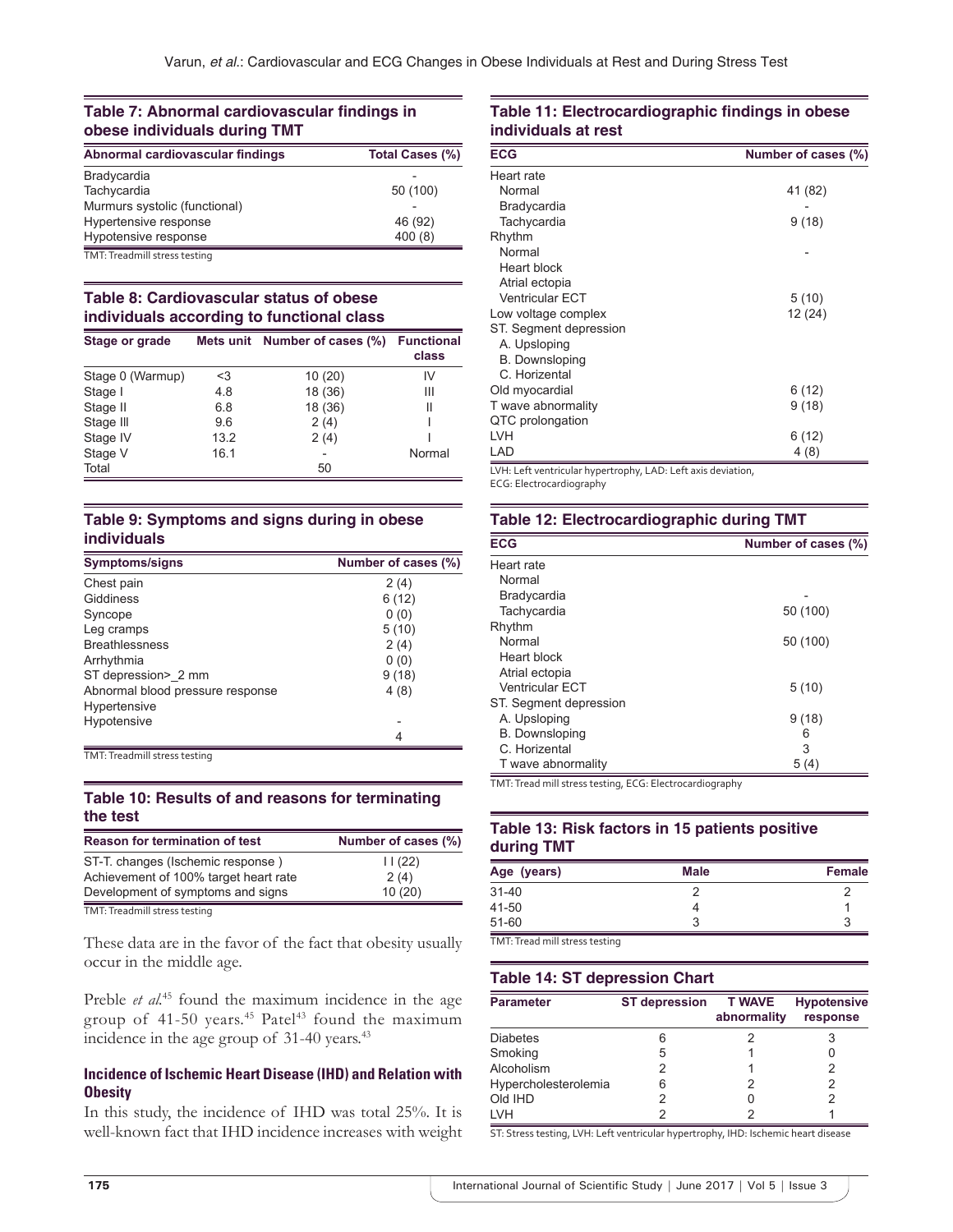of individual in the presence of risk factors. As the weight increases, the incidence of IHD also increases.

Keys et al.<sup>5</sup> say the relationship between the relative weight and of skin fold thickness to the 5 years incidence (632) cases of coronary heart disease was examined in man 40-59 years of age. At entry to the study United States Railroad man, 2439 men in Northern Europe and 6579 men in Southern Europe were studied of all men studied 22.3% had a BMI 27 or more at the entry and therefore were labeled as relatively heavy men. In this category, coronary heart disease was 29% of the Americans, 23.1 % of Southern Europe.<sup>5</sup>

# **Obesity and Diabetes**

In this study, the incidence of diabetes was 37% and incidence of IHD in this group 73%.

Diabetes is a primary risk factor for incidence of increased atherosclerosis and IHD. From the Framingham study, Gordon et al.<sup>31</sup> in known diabetic, in both noninsulindependent diabetes mellitus (NIDDM) and IDDM, there is at least two-fold increase in incidence of coronary artery disease.<sup>31</sup>

# **Obesity and Hypercholesterolemia**

Hypercholesterolemia is also a well-documented primary risk factor for coronary heart disease. When it is associated with other risk factors, it accounts for higher incidence. In this study, value of serum cholesterol is found to be high in 62% of total obese individual.

# **Obesity and Smoking**

In this study, 29 obese individuals were chronic smokers. They all were giving the history of smoking for more than 10 years and I 0-15 sticks per day. Out of the above 40% of chronic smokers, the effort tolerance was poor in all cases and the positive response for IHD was present in 6 cases. It is well-known fact that smoking produces adverse effects on coronary vessels and if associated with other risk factor their incidence of coronary heart disease increases.

The frequency of episodes of ischemia was 3 times greater and duration of ischemia J 2 times longer in smokers than in nonsmokers. Barry *et al.* (1989).

# **The Cardiovascular and ECGs Findings in the Present Study was as Follows**

In this study tachycardia in 9 cases (19%), remaining 41 individuals had normal pulse rate. During TMT, all obese had increased heart rate (normal response).

Hypotensive response in 4 (8%) individuals. There was functional murmur present in 3 individual at rest.

Electrocardiographic findings were corresponding with clinical cardiovascular findings in all obese individuals. In this study, 41 (82%) obese had normal heart rate and tachycardia was in 9 (19%) individuals.

Ventricular ectopics (VPC's) were present in 5 individuals.

Left axis deviation was present in 4 individuals. Left ventricular hypertrophy (LVH) in 6(12%) cases.

The finding of old typical myocardial infarction was present in 6 (12%) individuals. The finding of T-wave abnormality was present in 9 (18%) individuals.

St. Segment abnormality which was 0% at rest in obese individuals became 23% during ST.

Out of 15 obese individuals who were positive for IHD, 6 (12%) had down sloping type of depression (reported as strongly positive) and 3 (6%) had horizontal. VPC's disappeared in 5 individuals possibly due to overdrive suppression of impulse. In 2 obese individual, T-wave which was inverted at rest became positive during ST which was sign of ischemia and test was considered to be positive for IHD.

Franks *et al.*27 have done statistical analysis of 1.029 electrocardiograms in obese subjects. The heart rate, PR-interval, QRS duration, QTc interval and voltage increase and QRS vector shifted to left with increasing obesity. These changes were independent of age, sex, and blood pressure. Bradycardia was present in 19% of patients but tachycardia in only 0.5%.<sup>27</sup>

The ST and T abnormalities were present in 2% correlating better with severity of obesity. The heart rate and QRS voltage increases with increasing obesity.

Wilson *et al.*<sup>51 (1991) determined the relationship of</sup> regional fat distribution and obesity to electrocardiographic parameters in healthy premenopausal women.<sup>51</sup>

They found that intra-abdominal fat was significantly associated with prolongation of QTc interval and susceptibility of cardiac arrhythmia.<sup>51</sup>

In our study, we found that QTc prolongation was not seen.

An epidemiological study of urban population of Delhi (Chadha *et al.*16) was carried out in persons with history of obesity and hypertension and smoking. The obtained data form a sample of 13723 adults suggested that hypertension had strong association with obesity, diabetes, smoking, and family history were also found to be associated with IHD.<sup>16</sup>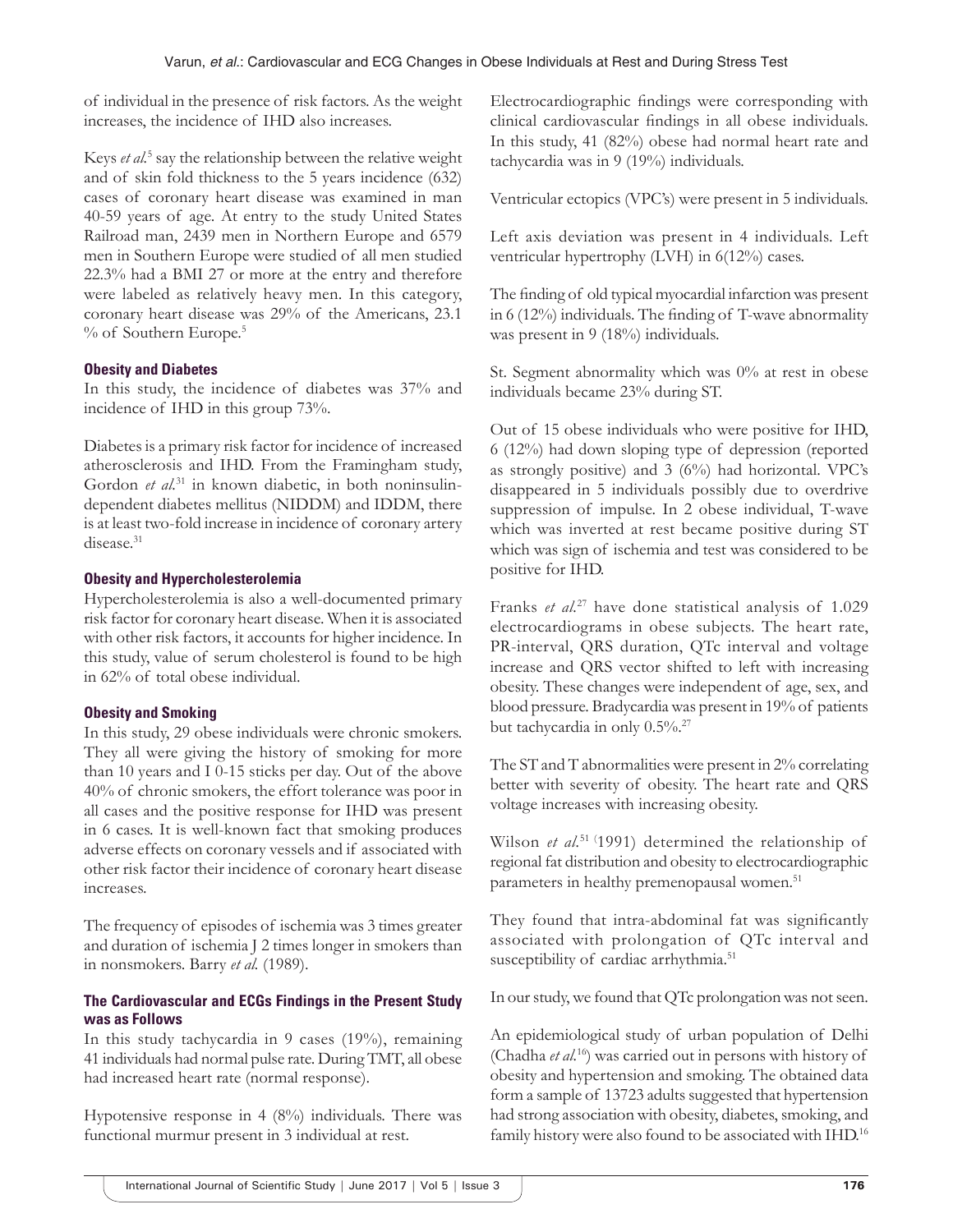In the TMT response in the present study, we found that a total of I 5 (30%) obese individuals were positive for IHD. There was depression of ST segment more than 2 mm. In 6 (12%) cases, there was strongly positive response for IHD.

In 3 (6%) obese individual, the ST segment depression was horizontal. Effort tolerance in all these individuals was impaired and poor. In 2 (4%) obese individuals, the effort tolerance was good and test was negative for exercise inducible ischemia and symptoms and signs were less significant and there was achievement of target heart rate (THR).

The point common in group which achieved THR was that they had only one additional risk factor, i.e., family history.

In 1 0, (20%), the reasons for terminating the test were development of symptoms and signs.

The effort tolerance was impaired in 46 (92%) which is common in obese individuals.

# **CONCLUSION**

In this study, cardiovascular and ECG findings in obese individuals at rest and by using TMT were studied and recorded.

In our study, 50 obese individuals were selected with BMI more than 30 82% of obese individuals were in between 30 and 50 years of age. Out of which 50 obese, 12 (24%) were positive for IHD, 18 (36%) diabetic, 23 (46%) were chronic smoker, and 31 (62%) had hypercholesterolemia. The cardiovascular findings were tachycardia 9 (18%) and systolic murmur 3 (6%). When these cardiovascular findings were compared with ST, there was hypotensive response in  $4 (8\%)$ .

The ischemic response: Significant ST segment depression was found in 9 (18%). All these findings suggested that left ventricular function was abnormal and persons were prone to develop ischemic or infarction.

The electrocardiographic findings were correlated with cardiovascular findings and changes occurred during ST.

The ventricular premature contractions were present in 5 (l0%) at rest and no VPC's during exercise. Disappearance of VPC's is likely to be due to overdrive suppression of ectopic impulses.

In resting ECG, the findings suggestive of LVH was found in 6 (12%) and old myocardial infarction in 6 (12%). T-wave abnormality in 9 (918%). T-wave which was inverted in resting ECG became positive during TMT in 2 cases which were suggestive of ischemia.

All bases persons were subjected for their serum cholesterol estimation and it was found to be significantly increased. There is strong evidence that IHD is common in obese individuals than persons having normal weight and height for that particular age, cholesterol may be an important common factor.

The effort tolerance was found to be very poor in 20% of obese individual in whom before producing ST changes during ST having sense of rotation, giddiness and heaviness or chest pain are also positive if they could have continued with exercise (inconclusive test).

This study helps us to rehabilitate and educated the cases of obesity.

The obesity associated with presence of risk factors promotes the incidence of CVD. The incidence increases in obese individuals with multiple risk factors more as compared to those with single risk factors.

Reduction of weight and control of risk factors such as diabetes, cholesterol, alcohol, and smoking may contribute to lower the incidence of CVDs.

# **REFERENCES**

- 1. Kissebah AH, Freedman DS, Peiris AN. Health risks of obesity. Med Clin North Am 1989;73:111-38.
- 2. Peiris AN, Sothmann MS, Hoffmann RG, Hennes MI, Wilson CR, Gustafson AB, *et al*. Adiposity, fat distribution, and cardiovascular risk. Ann Intern Med 1989;10:867-72.
- 3. Alexander JK, Peterson KL. Cardiovascular effects of weight reduction. Circulation 1972;45:310-8.
- 4. Keys A, Aravanis C, Blackburn H, Van Buchem FS, Buzina R, Djordjevic BS, *et al.* Coronary heart disease: Overweight and obesity as risk factors. Ann Intern Med 1972;77:15-27.
- 5. Keys A, Aravanis C, Blackburn H, Van Buchem FS, Buzina R, Djordjevic BS, *et al*. Coronary heart disease: Overweight and obesity as risk factors. Ann Intern Med 1972;77:15-27.
- 6. Bellet S, Roman L, Nichos GJ. Correlation of the electrocardiographic exercise test and blood cholesterol. Am J Cardiol 1966;17:43-6.
- 7. Berkson DM, Stamler J, Jackson W. The precordial electrocardiogram during and after strenuous exercise. Am J Cardiol 1966;18:43-51.
- 8. Larsson B, Svärdsudd K, Welin L, Wilhelmsen L, Björntorp P, Tibblin G. Abdominal adipose tissue distribution, obesity, and risk of cardiovascular disease and death: 13 year follow up of participants in the study of men born in 1913. Br Med J (Clin Res Ed) 1984;288:1401-4.
- 9. Egan B, Fitzpatrick MA, Schork N, Panis R, Hinderliter A. Importance of overweight in studies of left ventricular hypertrophy and diastolic function in mild systemic hypertension. Am J Cardiol 1989;64:752-5.
- 10. Bruce RA. Method of exercise testing. Am J Cardiol 1974;33:715-20.
- 11. Bruce RA. Exercise testing for evaluation of ventricular function. N Engl J Med 1977;296:671-5.
- 12. Bruce RA. Exercise electrocardiography. In: Hurst JB, editor. The Heart. New York: MCGraw-Hill; 1974.
- 13. Bruce RA, MeDonough JR. Stress testing in screening for cardiovascular disease. Bull N Y Acad Med 1969;45:1288-305.